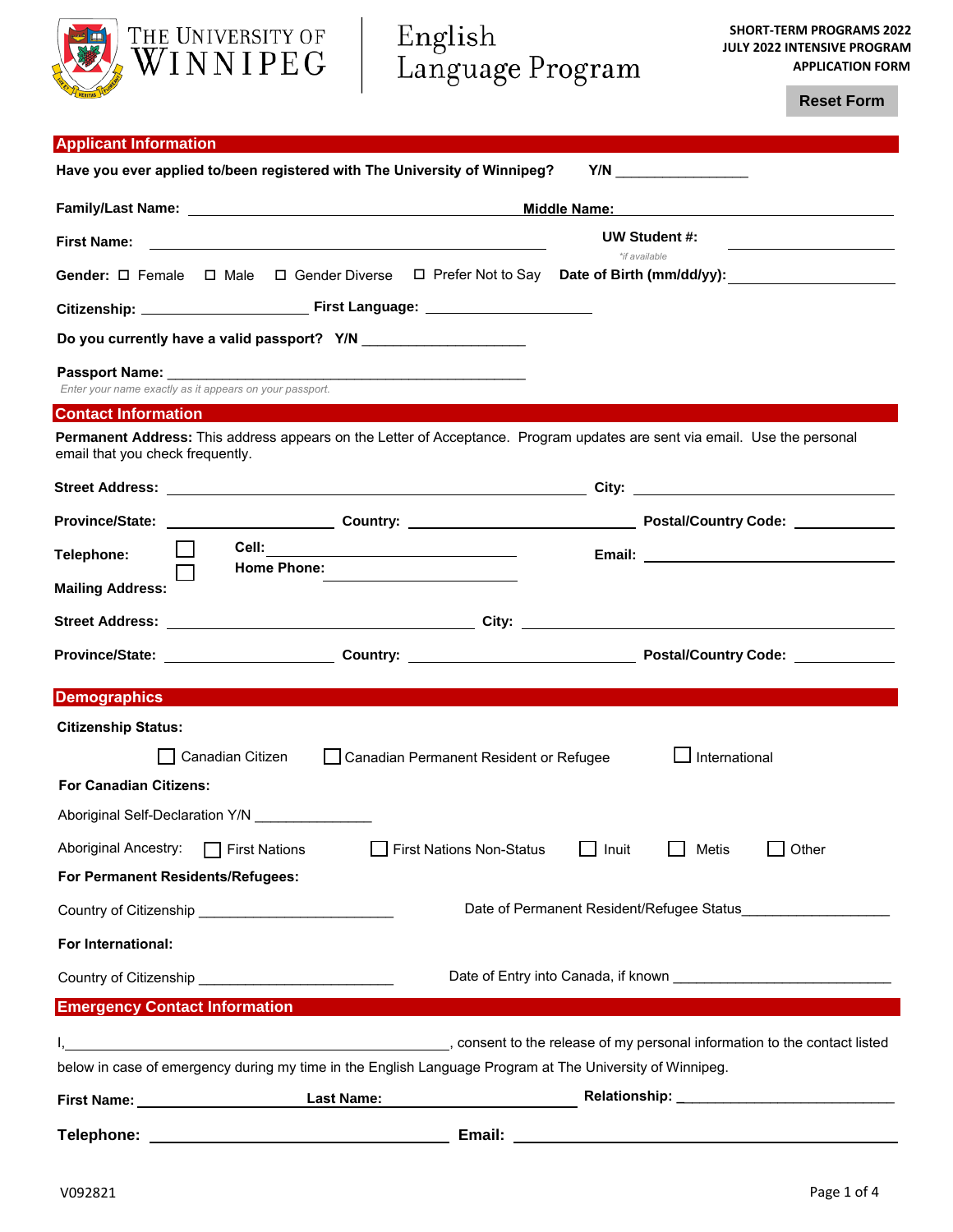| THE UNIVERSITY OF<br>WINNIPEG                                                                                                                                                                                                                                                      | English<br>Language Program             | <b>SHORT-TERM PROGRAMS 2022</b><br><b>JULY 2022 INTENSIVE PROGRAM</b><br><b>APPLICATION FORM</b> |
|------------------------------------------------------------------------------------------------------------------------------------------------------------------------------------------------------------------------------------------------------------------------------------|-----------------------------------------|--------------------------------------------------------------------------------------------------|
| <b>Program Selection</b>                                                                                                                                                                                                                                                           |                                         |                                                                                                  |
| I wish to apply for the following Short-Term Program:                                                                                                                                                                                                                              |                                         | For more information<br>visit Intensive Website                                                  |
| Title:<br>July Intensive                                                                                                                                                                                                                                                           |                                         |                                                                                                  |
| Summer 2022<br>Term:                                                                                                                                                                                                                                                               | FOR OFFICE USE ONLY:                    |                                                                                                  |
| <b>Dates:</b> July 6 - July 29, 2022                                                                                                                                                                                                                                               |                                         | Date:                                                                                            |
| <b>English Proficiency</b>                                                                                                                                                                                                                                                         |                                         |                                                                                                  |
| Have you taken an English proficiency test?                                                                                                                                                                                                                                        | □ YES<br>$\square$ NO                   |                                                                                                  |
| If "YES", submit a copy of the test scores with this program application form and indicate the type of test, e.g. IELTS or TOEFL, and<br>your score:                                                                                                                               |                                         |                                                                                                  |
|                                                                                                                                                                                                                                                                                    |                                         |                                                                                                  |
| Test Date (y/m/d):<br>If you can provide proof of one of the following test scores, you may not be required to sit a placement test:                                                                                                                                               |                                         |                                                                                                  |
| <b>Additional Information</b>                                                                                                                                                                                                                                                      |                                         |                                                                                                  |
| Where did you first hear about The University of Winnipeg English Language Program?                                                                                                                                                                                                |                                         |                                                                                                  |
| What is your highest level of education?                                                                                                                                                                                                                                           |                                         |                                                                                                  |
| Secondary / High School                                                                                                                                                                                                                                                            | Post Secondary/University or College    |                                                                                                  |
| Institution Country: __________________ Institution City_________________________ Institution Name: __________                                                                                                                                                                     |                                         |                                                                                                  |
| <b>High School:</b>                                                                                                                                                                                                                                                                |                                         |                                                                                                  |
| Did you graduate? Y/N ______________Graduation Year, if applicable _________________________________                                                                                                                                                                               |                                         |                                                                                                  |
| Post-Secondary:                                                                                                                                                                                                                                                                    |                                         |                                                                                                  |
| Credential Earned?<br><u>Letter and the set of the set of the set of the set of the set of the set of the set of the set of the set of the set of the set of the set of the set of the set of the set of the set of the set of the</u><br>Degree<br>$\Box$                         | Not applicable<br>Diploma               |                                                                                                  |
|                                                                                                                                                                                                                                                                                    | Graduation Year _______________________ |                                                                                                  |
| <b>Educational Agent</b>                                                                                                                                                                                                                                                           |                                         |                                                                                                  |
| Although you may choose to apply using the services of an educational agent, you are not required to use an agent and can apply<br>directly to the English Language Program. We will guide you through the application process. Visit https://www.uwinnipeg.ca/elp/<br>apply.html. |                                         |                                                                                                  |
| Do you have an agent?<br>$\Box$ YES                                                                                                                                                                                                                                                | $\Box$ NO                               |                                                                                                  |
|                                                                                                                                                                                                                                                                                    |                                         |                                                                                                  |
|                                                                                                                                                                                                                                                                                    |                                         |                                                                                                  |
|                                                                                                                                                                                                                                                                                    |                                         |                                                                                                  |
| Agent Address entertainment and the contract of the contract of the contract of the contract of the contract of                                                                                                                                                                    |                                         |                                                                                                  |
| Please indicate which information can be shared with your Agent: $\Box$                                                                                                                                                                                                            | Admission $\Box$                        | Academic $\Box$ Financial<br>All                                                                 |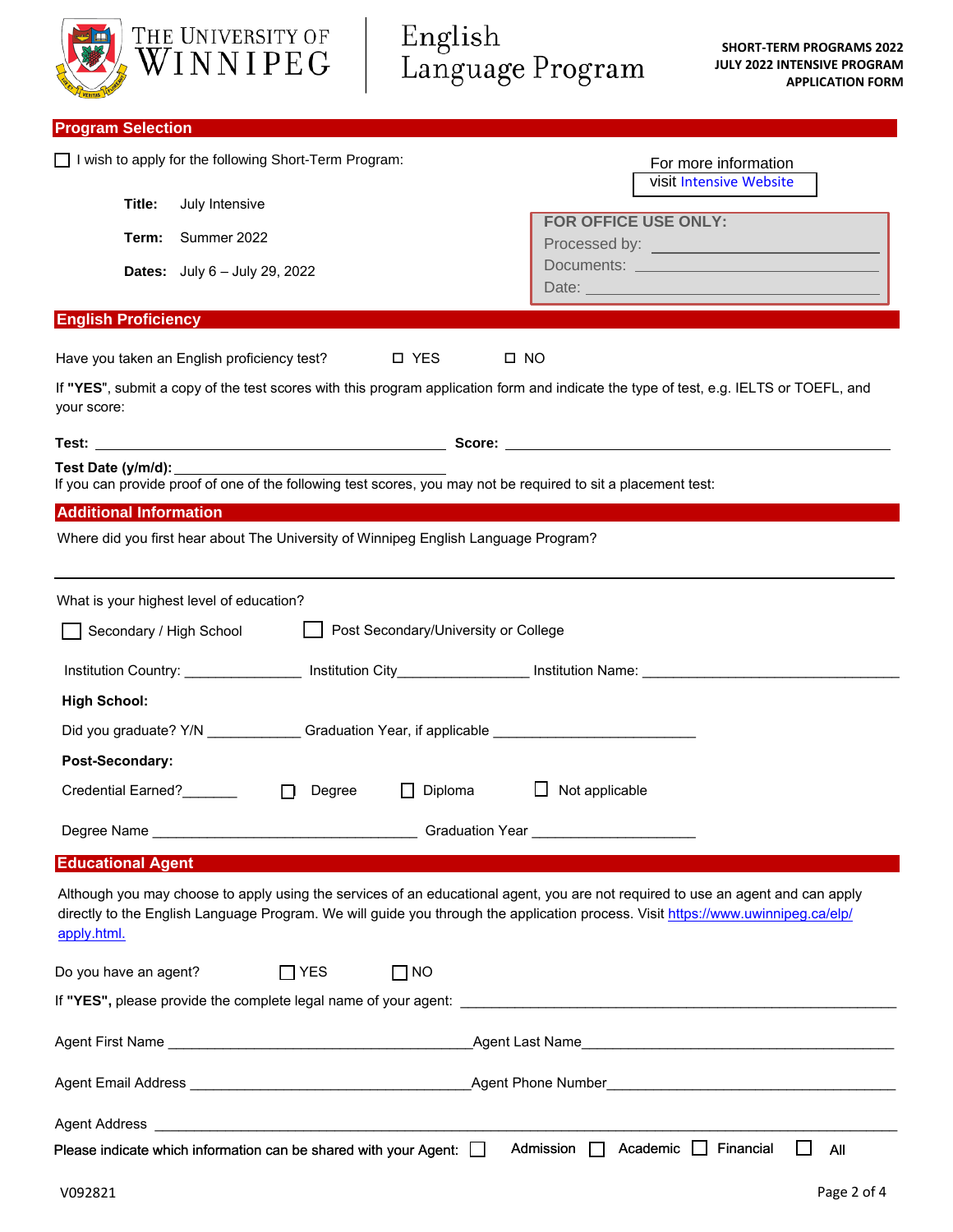

English Language Program

### **Program Costs**

The application fee and tuition deposit are due when you submit this program application form. .

| <b>Program Application Fee</b> | \$120 *required for first time applicants only                                                                                                                                                                                                                                                                                                                                                                                                                                                                                                                                          |  |  |  |  |
|--------------------------------|-----------------------------------------------------------------------------------------------------------------------------------------------------------------------------------------------------------------------------------------------------------------------------------------------------------------------------------------------------------------------------------------------------------------------------------------------------------------------------------------------------------------------------------------------------------------------------------------|--|--|--|--|
| <b>Tuition &amp; Deposit</b>   | \$1,900                                                                                                                                                                                                                                                                                                                                                                                                                                                                                                                                                                                 |  |  |  |  |
|                                | A tuition deposit of \$500 is due with the program application. The final remaining tuition fee payment is due<br>three weeks before the program start date. A \$100 late payment fee will apply after the deadline.                                                                                                                                                                                                                                                                                                                                                                    |  |  |  |  |
| <b>Health Insurance Fee</b>    | \$50.40                                                                                                                                                                                                                                                                                                                                                                                                                                                                                                                                                                                 |  |  |  |  |
|                                | Health coverage is required for all international students and a student insurance plan is provided with<br>Guard me. You must purchase health insurance through The University of Winnipeg. Health insurance must<br>be paid with all other program fees, three weeks before program start date. If you are in Canada outside of<br>the ELP health insurance coverage dates, you are responsible for your own health insurance coverage<br>purchase. For your convenience, you can go to Guard me website at https://www.guard.me to purchase<br>additional health insurance coverage. |  |  |  |  |

### **Payment Details**

All fees must be paid to The University of Winnipeg in Canadian funds. Enclosed payments with application:

**Application fee \$120** *\*required for first time applicants only*

**Tuition**

**Deposit \$500** *\*required with application*

*or* **In-full \$1,900** \**advance payment optional*

**Health Insurance fee \$50.40** \**advance payment optional*

# **FOR OFFICE USE ONLY:** Receipt #: **Example 2014**

Receipt #:

Receipt #: **Example 2014** 

**Please indicate the amount you want to pay: \$**

### **Payment Details Cont'd**

### **Indicate payment type:**

#### **Credit Card**

Card type: □ VISA □ MasterCard

Card Number:

Expiry date:

Cardholder's name:

**Cheque/Money Order** *\*accepted from Canadian banks only* 

**Debit/Cash** *\*in-person only*

#### **International Payments via Flywire**

- You require a student number to pay via Flywire. Visit https://www.flywire.com/ to learn more information.
- Submit this application form without the required fees and request a student number.
- Use the student number we provide to make your payment at
- https://www.flywire.com/pay/uwinnipeg. Submit a copy of your Flywire transfer receipt to
- the ELP Registration Office.